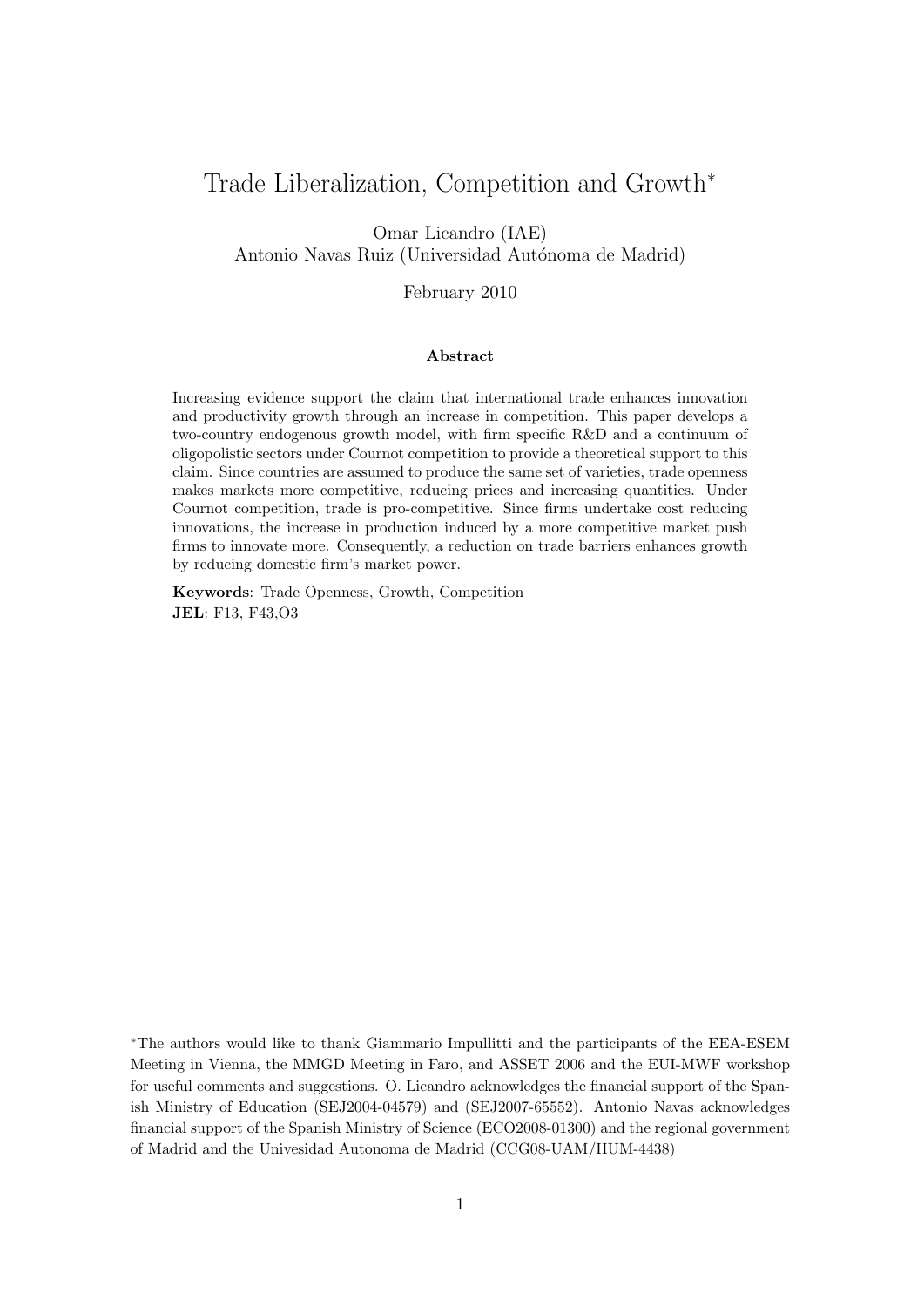### 1 Introduction

During the last two decades the volume of international trade has increased enormously, among developed countries since the 80's and extending to developing countries since the 90s. This increase in trade volumes is contemporaneous with several attempts to create regional integration agreements, as for example the European Union, NAFTA and MERCOSUR. These two related facts have motivated researchers to reopen the old debate in international trade about the consequences of trade liberalization for productivity and growth.

Of particular relevance is the recent literature on international trade and heterogeneous firms, pioneered by Melitz (2003) and Bernard et al. (2003). It focuses on the impact of trade liberalization on industry productivity. Trade liberalization intensifies competition for rival production factors, pushing the less efficient firms out of the market and, consequently, increasing industry average productivity. Atkeson and Burstein (2010), among others,<sup>1</sup> have considered a similar approach to study the effects of trade liberalization on firm's decisions to innovate. They find that the selection effect generated by trade openness increases firms' R&D investments.

In this paper, we stress the positive impact on economic growth of the pro-competitive role of international trade focusing, unlike the previously mentioned literature, on firms' strategic interaction. Our paper is motivated by the recent empirical studies, at firm and industry levels, suggesting that globalization has increased both market competition, by reducing markups, and firm's R&D investments, leading to gains in aggregate productivity levels and productivity growth.<sup>2</sup>

The model builds on the early literature on international trade and strategic interaction developed by Brander (1981) and Brander and Krugman (1983), and the more recently general equilibrium version by Neary (2009). In a two-symmetric-country economy with Dixit-Stiglitz preferences, countries are assumed to produce the same set of varieties; each of these varieties is produced by an oligopoly under Cournot competition. As a consequence, when economies open to trade, it is not the mass of varieties that changes, but the number of firms competing within each variety. Moreover, firms are assumed to carry out cost reducing innovations. Under this assumption, innovation incentives depend positively on quantities, as cost reductions apply to the number of produced units. Differently from the standard endogenous growth literature, where competition reduces the incentives of potential entrants to undertake innovation activities, in this framework, an increase in competition may induce firms to produce more, increasing innovation and

<sup>&</sup>lt;sup>1</sup>Melitz and Ottaviano (2008) is another important paper in this literature. See Ederington and Mc-Calman (2007), Long et al. (2007) and Navas and Sala (2007) for theoretical models studying the effects of trade liberalization on firms' decisions to innovate. Impullitti and Licandro (2009) extend the current paper's framework to an environment with firm heterogeneity

<sup>&</sup>lt;sup>2</sup>The empirical literature on the relation between trade and innovation, as well as the competitive role of trade for innovation and productivity growth, has been booming recently. See Bloom et al. (2008), Bugamelli et al. (2008), Bustos (2007), Chen et al. (2009), Eslava et al. (2009), Lileeva and Trefler (2009), Pavnick (2002), Topalova (2004), among others.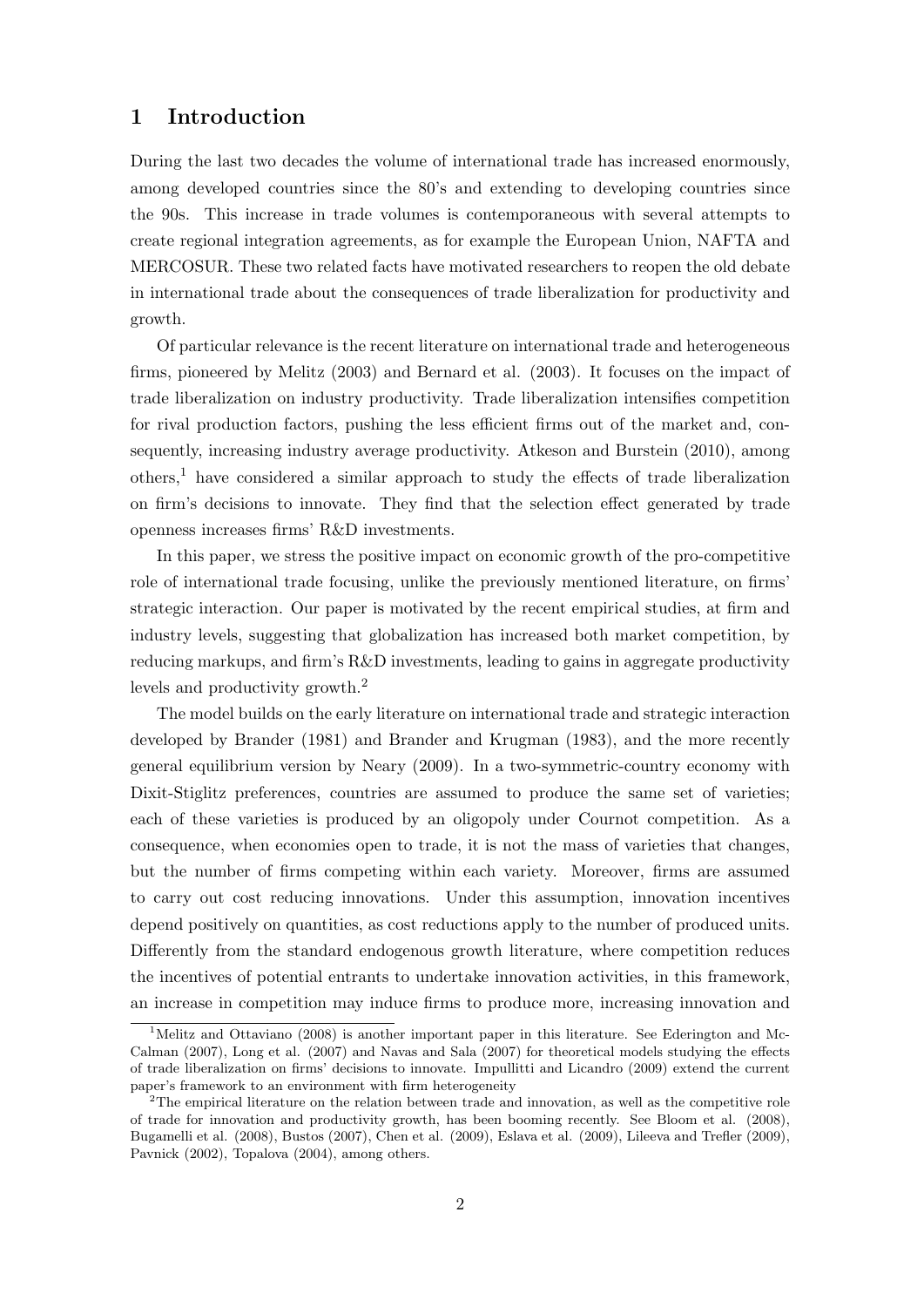reducing profits simultaneously.

The paper shows a pro-competitive effect of trade; by reducing markups, trade increases output, innovation and productivity growth. When symmetric economies open to trade, both domestic and foreign markets suffer from tougher competition, which reduces markups and increases the size of the market. Local firms compensate the lost in domestic market shares by an equivalent gain in the foreign market, letting their global market shares unchanged. As a direct effect of an increase in competition, firms produce more. Since incumbent firms undertake innovation activities, returns to innovation depend crucially on firm's size. The pro-competitive effect of trade openness has consequently a positive effect on innovation and productivity growth. Trade barriers reinforce domestic firms' market power leading to low innovation and growth. Finally, since the number of firms affects innovation non-linearly, the paper shows that gains from trade are larger the less competitive countries are in autarky, since firms are more reactive in such an environment.

Early attempts to study the impact of trade liberalization on innovation and growth, as in Grossman and Helpman (1991), Rivera-Batiz and Romer (1991) and Devereux and Lapham, (1994), give little space to competition, because of the monopolistically competitive nature of markets and the assumption that innovation is carried out by potential entrants. They fail in accounting for the empirical evidence cited above since by assumption markups are constant and incumbent firms do no research activities.<sup>3</sup>

More recently, a new literature on competition and growth has been developed, in which incumbents are allowed to upgrade their own technologies. The seminal work by Aghion et al. (2001) points out the escape from competition effect as an incentive to innovate in highly competitive environments. Peretto (1999) extends Romer (1990) by assuming cost-reduction innovations and Bertrand instead of monopolistic competition. The latter framework has been used to study the relationship between trade openness and economic growth in two interesting papers: Peretto (2003) and Traca (2002). The first studies the case of North-North trade, showing that trade liberalization reduces both the global number of firms and R&D costs due to technological spillovers increasing the incentives to innovate. The second studies the case of trade between a small open developing economy and the developed world. Openness to trade will have a different impact on innovation and growth depending on the initial productivity gap between both economies. The developing economy will converge to the global innovation path if the initial productivity gap is lower enough. Both can be considered as complementary to this work, since they study the effects of trade liberalization on firm's incentives to innovate under Bertrand competition and product differentiation.

An advantage of our framework relies on the fact that an increase in competition is

<sup>&</sup>lt;sup>3</sup>In Rivera-Batiz and Romer, for example, openness to trade increases market size and the number of firms in the same proportion, leaving innovation rents unchanged. It is only under the existence of technological spillovers that innovation is fostered.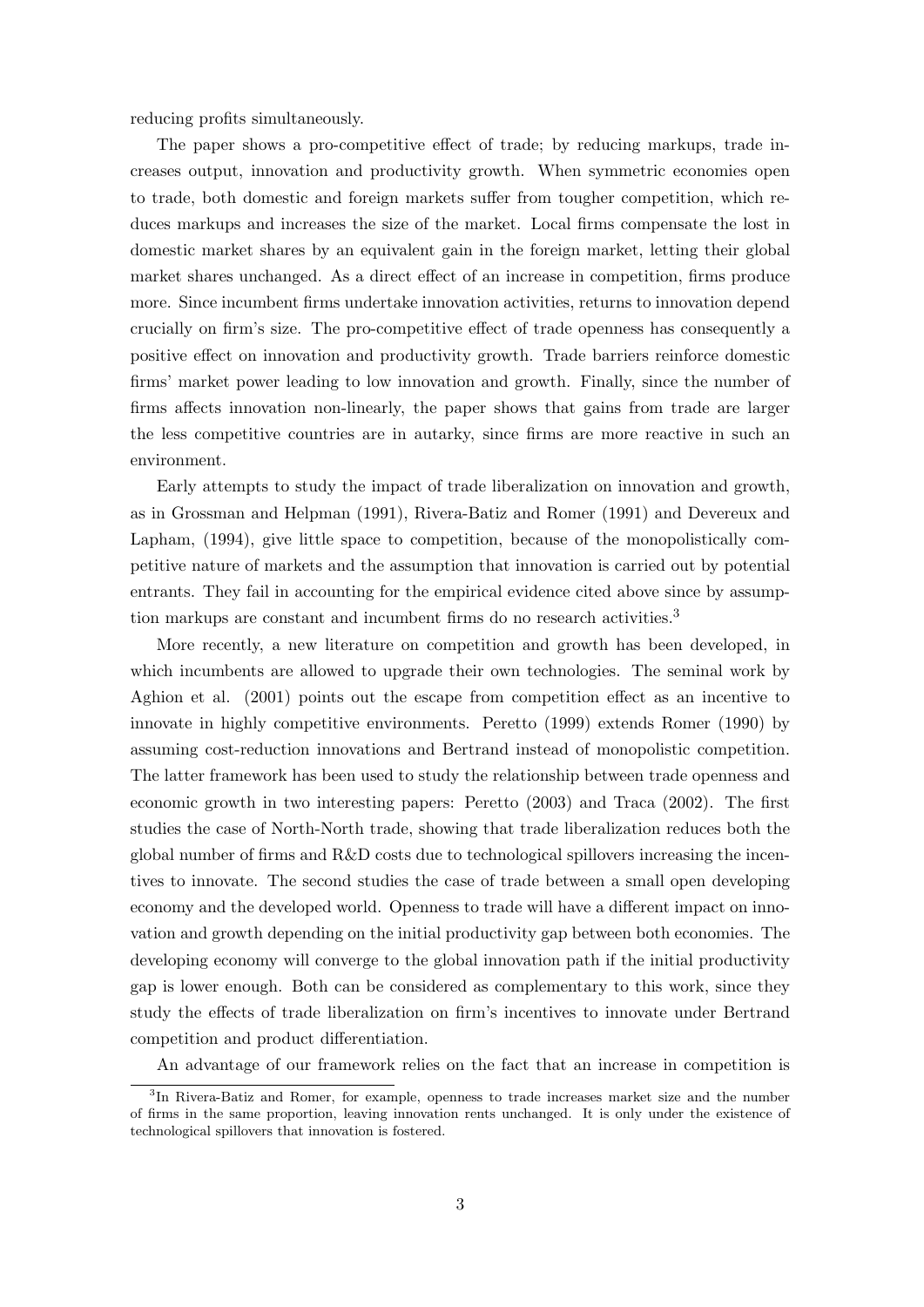modeled by an increase in the number of competitors offering the same product.<sup>4</sup> Notice that in this framework, other measures of competition like markups, market shares or market concentration reduce when the number of firms increases. Moreover, it is important to say that this paper studies the case of economic integration among similar economies where openness to trade intensifies competition within existing industries rather than opening opportunities to profit from comparative advantages, giving access to different goods produced abroad, something more frequent in the case of North-South trade.

Finally, Cournot competition is particularly suitable for the study of bilateral trade in industries whose firms supply homogeneous products, which, as pointed out by Bernhofen (1999), turns out to be a main characteristic of R&D intensive industries like petrochemicals and airlines. Griffith et al. (2006) found that in the European Union the chemical industry was one of the most affected by the Single Market Program, which according to Bernhofen (1999) also offers quite homogenous products. Other industries as machinery, medical and surgical equipment, telecommunications equipment are not characterized by high product differentiation. When goods are highly homogeneous, the alternative assumption of Bertrand competition, is unsuitable since iceberg transportation costs prevents trade to take place acting as a barrier to the entry of foreign firms. In contrast, our model is able to explain bilateral trade in this environment.<sup>5</sup>

The paper is structured as follows. Section 2 presents the basic model in autarky and analyzes the main forces driving growth. Section 3 studies costly trade in the case of two identical economies. Section 4 concludes

# 2 Autarky

Consider an economy populated by a continuum of consumers of measure  $L$ , with instantaneous logarithmic preferences defined over two final consumption goods  $X$  and  $Y$ ,

$$
\int_{0}^{\infty} e^{-\rho t} (\ln C_t^x + \ln C_t^y) dt,
$$

<sup>&</sup>lt;sup>4</sup>In Aghion et al. (2001), competition is measured by the elasticity of substitution between different varieties. However, as Koeninger and Licandro (2005) point out, the elasticity of substitution is an element of the environment reflecting preferences or technology. They claim that changes in the elasticity of substitution results on different efficient allocations, which may be confounded with the associated change in competition.

 $5$ Another important difference is the general equilibrium perspective adopted in this paper. Peretto (2003) and Traca (2002) consider strategic interaction within a monopolistic competition structure assuming that the number of firms is small enough to have some market power. However, this implies that firms should take into account income effects derived from their strategies. Also these firms have market power in the labor market. These effects are completely ignored in the previous works. Our model avoids that by assuming a continuum of varieties and n firms producing each variety. Then firms have market-power on their single market but they are small enough to have any effect on aggregate outcomes.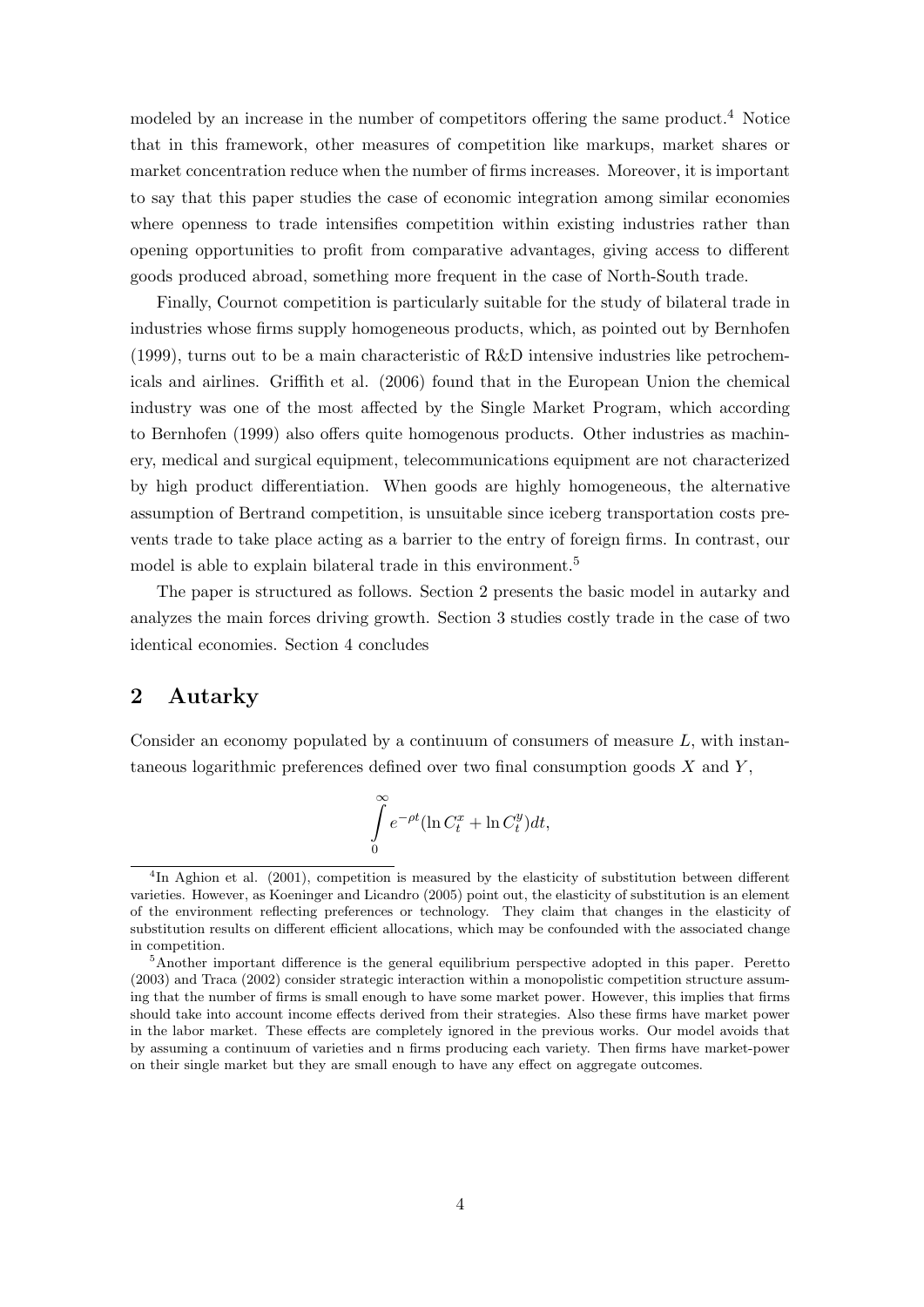where  $C_t^x$ ,  $C_t^y$  represent consumption levels. Good Y is an homogeneous good.<sup>6</sup> Good X is a Dixit-Stiglitz composite good defined in a continuum of industries of measure N:

$$
C_t^x = \left(\int\limits_0^N x_{jt}^\alpha dy\right)^{\frac{1}{\alpha}}, \ \alpha \in (0,1),
$$

where  $x_{it}$  represents consumption of good j. Each individual is endowed with one unit of labour at each point in time. In order to finance R&D activities, firms issue shares,  $A_t$ , which pay a rate of return  $r_t$ . Let us take the homogeneous good as the numeraire *(i.e.*  $p_t^y = 1$ ). The representative consumer budget constraint is given by:

$$
\dot{A}_t = w_t + r_t A_t - \int_0^N p_{jt} x_{jt} dy - C_t^y, \ A_0 > 0,
$$

where  $w_t$  is the wage rate, and  $p_{jt}$  is the price of good j.

Good Y is produced by a continuum of firms of measure one with technology:

$$
C_t^y = L_t^y,\tag{1}
$$

where  $L_t^y$  $t<sub>t</sub><sup>y</sup>$  represents labour allocated to this sector. Sector Y is competitive implying that  $w_t = 1$ .

Each good  $j$  in  $X$  is produced by  $n$  firms in an oligopolistic environment. A firm  $i$  in  $j$  produces using technology (let us omit the subscript  $j$  for simplicity)

$$
q_{it} = z_{it} L_{it}^x,\tag{2}
$$

where  $z_{it}$  is the stock of knowledge, which is assumed to be firm-specific. Firms in X can also invest in R&D activities leading to a reduction in marginal production costs. The R&D technology is

$$
\dot{z}_{it} = (L_{it}^{z})^{\gamma} z_{it}, \ \gamma \in (0, 1), \tag{3}
$$

where  $L_{it}^z$  represents labor allocated to R&D.<sup>7</sup>

At any point in time firms in  $j$  decide the quantity to supply and the optimal allocation of workers to both activities, physical production and R&D, taking into consideration other firms' strategies. This game belongs to the family of differential games, or repeated games defined in continuous time, in which past actions affect current payoffs. Two different concepts of Markov Perfect Nash equilibrium have been proposed in the literature, openloop and closed-loop Nash equilibria. In an open-loop Nash equilibrium firms decide at time  $t = 0$  the optimal path of strategies taking other firms' path strategies as given.

<sup>&</sup>lt;sup>6</sup>The existence of a traditional good allows for the reallocation of labor to the R&D sector without necessarily reducing labor assigned to composite good production. A similar result would arrive under the assumption of an elastic labor supply as in Aghion el al (2001) but this alternative simplifies the model. Although important, the effect of trade openness on employment is not an issue in this paper.

<sup>7</sup>Since we are focusing on the effects on growth of a pure increase in competition, no technological spillovers are assumed.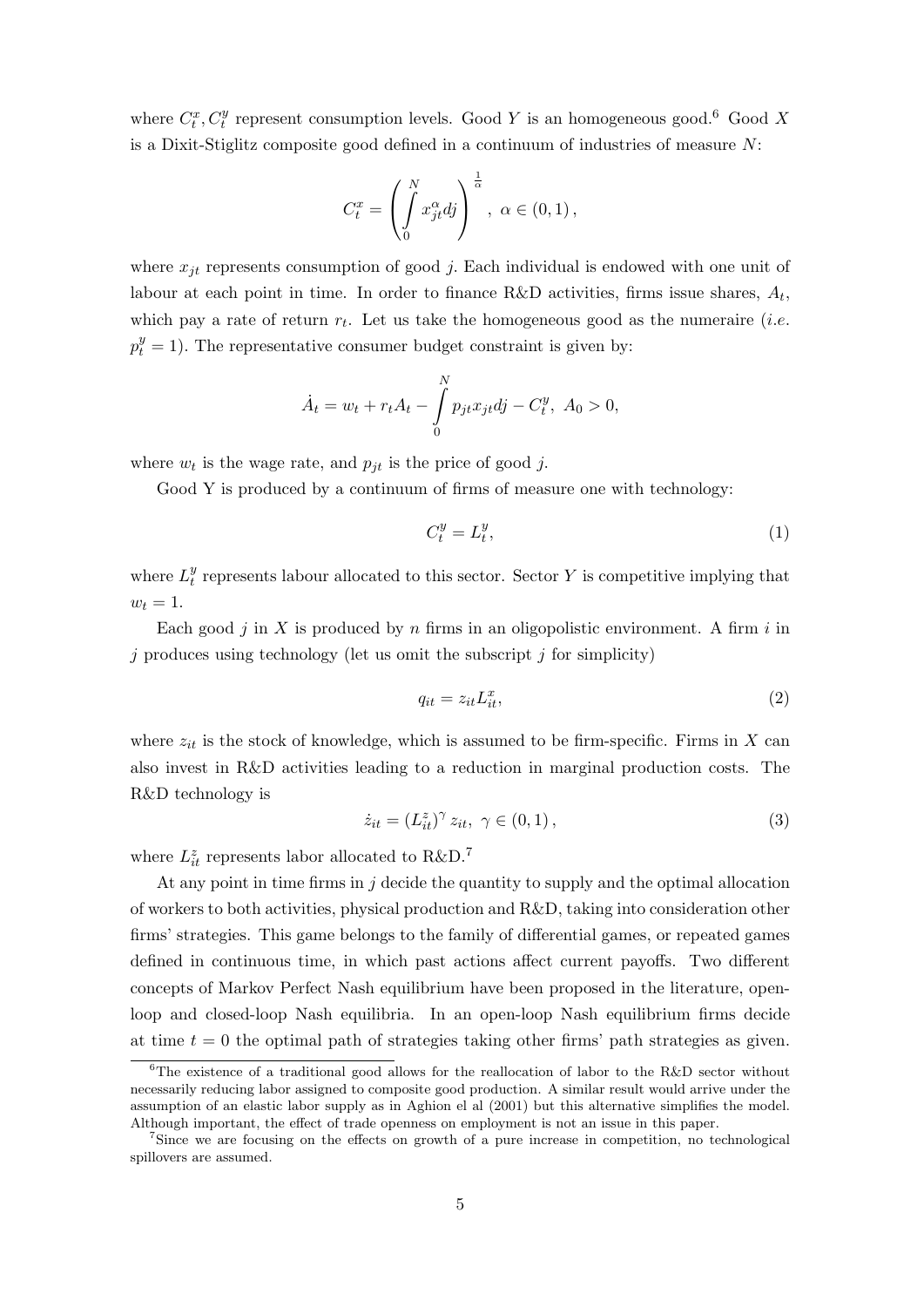Instead, in a closed loop Nash equilibrium firms decide at every period the optimal strategy taking as given the strategy of their opponents. Since our model fulfill the conditions for both type of equilibrium to coincide, we focus on open loop equilibria allowing us to apply standard optimal control theory techniques.<sup>8</sup>

Let  $a_i = [q_{iT}, L_{iT}^z]$ ,  $\forall T \geq t$  be firm's *i* strategy, where  $[q_{iT}, L_{iT}^z]$  are the time-paths of output and R&D workers, and let us call  $\Omega_i$ , the set of strategies of firm i. Let  $V_i$  be the value of firm i when the v firms in the market,  $n \geq 2$ , play strategies  $A_n = [a_{1,}a_2, \ldots, a_n]$ .

**Definition 1** At time t,  $A_n = [a_i, a_{-i}]$  is an open loop Nash equilibrium if

$$
V_i\left[A_n\right] \ge V_i\left[A'_n\right] \ge 0,
$$

where  $A'_n = [a'_i, a_{-i}]$ ,  $\forall a'_i \in \Omega_i$ .

This condition implies that the optimal time path of strategies  $a_i$  maximizes the value of firm i taking as given other firms' strategies,  $(a_{-i})$ , and that the firm value has to be non-negative.

### 2.1 Solving for the autarkic equilibrium

Consumers solve the standard optimal control problem defined above. The optimal conditions are

$$
E_t^x = E_t^y = E_t,\tag{4}
$$

$$
\frac{E_t}{E_t} = r_t - \rho, \tag{5}
$$

$$
p_{jt} = \left(\frac{LE_t}{P_t N x_{jt}}\right)^{1-\alpha} P_t,\tag{6}
$$

where  $E_t^x$ ,  $E_t^y$  are individual expenditures in goods X, Y, respectively, i.e.,

$$
E_t^x = \int\limits_0^N p_{jt} x_{jt} dy
$$

and  $E_t^y = C_t^y$  $t<sub>t</sub>$ . In the following, we use the notation  $E<sub>t</sub>$  to refer to both. The price index of the composite good  $X$  is given by

$$
P_t = \left(\int\limits_0^N p_{jt}^{\frac{\alpha}{\alpha-1}} df\right)^{\frac{\alpha-1}{\alpha}}
$$

Firm  $i$  producing good  $j$  solves the problem:

$$
V_{is} = \max \int_{s}^{\infty} R_{s,t} \left( (p_{jt} - z_{it}^{-1}) q_{it} - L_{it}^{z} \right) dt, \qquad \text{s.t.} \tag{7}
$$

<sup>8</sup>See Fershtman and Muller (1982), Fershtman (1987) and Reinganum (1982). A non technical summary can be found in Cellini and Lambertini (2004).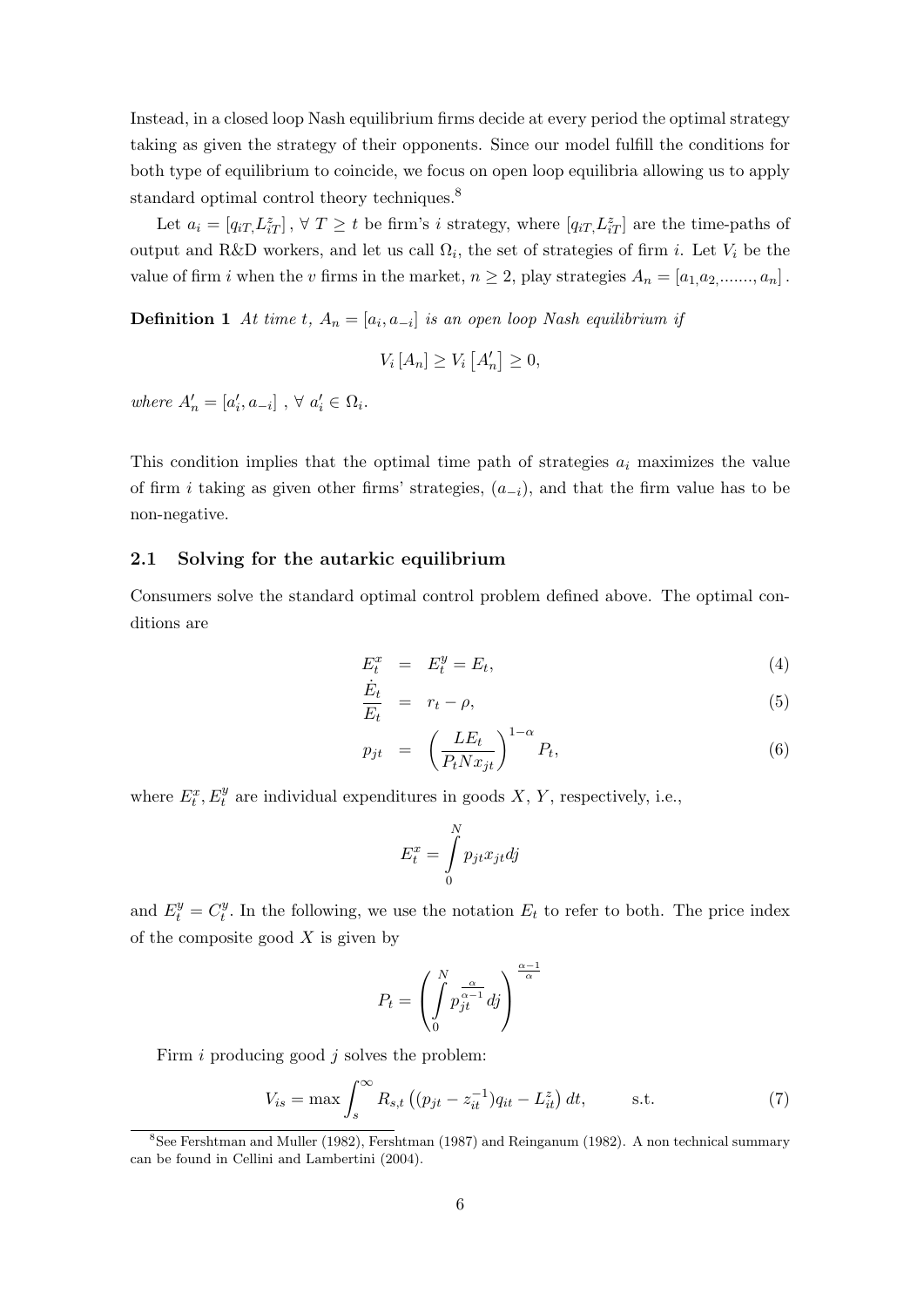$$
p_{jt} = \left(\frac{LE_t}{P_t N x_{jt}}\right)^{(1-\alpha)} P_t
$$
  

$$
x_{jt} = \sum_{i=1}^{n} q_{it}
$$
  

$$
\dot{z}_{it} = (L_{it}^z)^{\gamma} z_{it},
$$

where  $\gamma \in (0,1)$ ,  $z_{i0} > 0$  and  $R_{s,t} = e^{-\int_s^t r_{\tau} d\tau}$  is the usual market discount factor. Deriving first order conditions, rearranging terms and applying symmetry, we get:

$$
q_t = \theta l z_t E_t, \tag{8}
$$

$$
1 = \gamma v_t (L_t^z)^{\gamma - 1} z_t, \tag{9}
$$

$$
\frac{z_t^{-2}q_t}{v_t} + (L_t^z)^\gamma = \frac{-\dot{v}}{v} + r_t,\tag{10}
$$

where  $v_t$  is the costate associated with variable  $z_t$  and  $\theta \equiv \frac{n-1+a}{n}$  $\frac{1+\alpha}{n}$  is the inverse of the markup rate. We restrict the analysis to symmetric equilibria. In particular, we assume the initial stock of knowledge is equal for all firms in all sectors, i.e.  $z_{i0} = z_0 \forall i$  in all j. As it can be seen in the last term of equation (8), the relevant scale is the number of workers per firm,  $l \equiv \frac{L}{nN}$ .

The left hand side of condition (10) is the marginal gain of accumulating one more unit of knowledge, and it can be decomposed in two parts: the first consisting on the reduction in marginal production costs, which are proportional to the quantity supplied, and the second representing learning by doing in research. Notice that the benefit of a cost-reduction innovation depends on the quantity produced, since it determines the amount of saved resources following such an innovation.

Given that the quantity produced determines the innovation effort, the way in which quantities are decided is fundamental for growth. This is in equation (8). In particular, we are interested in understanding the effect of a change in the number of firms on the incentives to innovate. In our model, an increase in the number of firms generates two different, opposite forces. On the one hand, the market share of each firm reduces, which can be seen in the last term of condition  $(8)$ , since l goes down. This is the *size effect* or the market share effect. On the other hand, the markup  $\frac{1}{\theta}$  depends positively on the *perceived elasticity of demand*  $\frac{n}{1-\alpha}$ . Consequently, an increase in the number of firms has a positive effect on quantities by increasing the inverse of the markup, represented by the first term on the right hand side of (8). This is the competition effect.

The labor market clearing condition is

$$
nN(L_t^x + L_t^z) + L_t^y = L.\t\t(11)
$$

The financial market-clearing condition implies that the aggregate asset demand  $LA_t$  is equal to the stock market value of firms:

$$
LA_t = nNV_t. \tag{12}
$$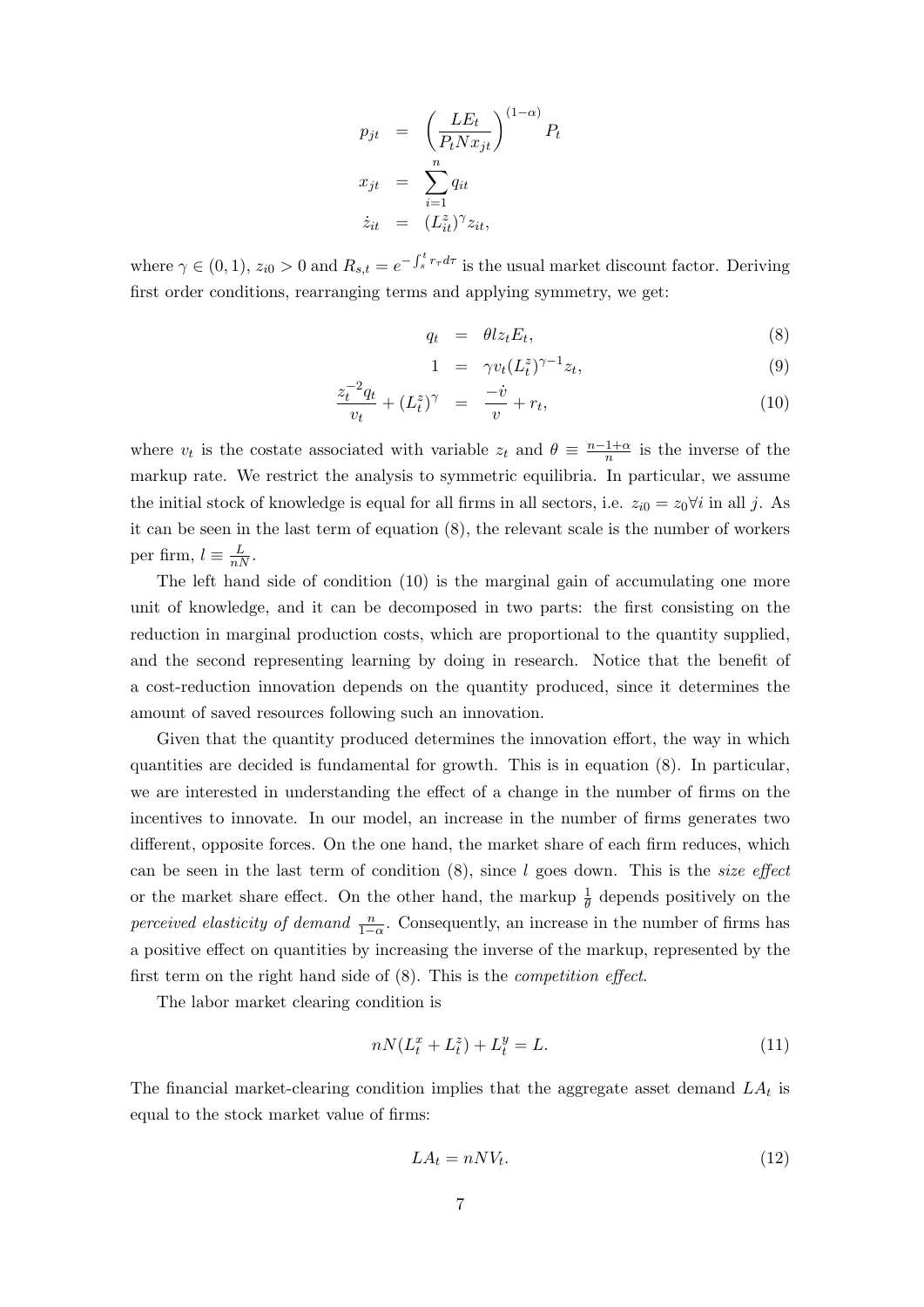Finally, let us impose the market-clearing condition in sector  $Y$ :

$$
LE_t^y = L_t^y. \tag{13}
$$

#### 2.2 Balanced growth path

At a Balanced Growth Path (BGP) equilibrium all variables are constant a part from  $q_t, z_t, v_t$  and  $p_t$ , which all grow at constant rates. The following proposition shows existence and unicity of a BGP.

Proposition 1 An interior BGP exists and is unique

**Proof.** Combining (3), (8), (9) and (10), under  $\dot{L}_t^z = 0$ , we get

$$
\theta \gamma (L^z)^{\gamma -1} lE = \rho.
$$

Substituting the latter equation,  $(2)$ ,  $(4)$ ,  $(8)$ , and  $(13)$  into the labor market-clearing condition (11), it becomes

$$
f(L^z) \equiv \left(\frac{1+\theta}{\theta}\right) \frac{\rho}{\gamma} (L^z)^{1-\gamma} + L^z = l. \tag{14}
$$

Since  $f(.)$  is monotonically increasing, and satisfies the limit conditions  $\lim_{x\to 0} f(x) = 0$ and  $\lim_{x\to l} f(x) > l$ , existence and uniqueness derive directly from the intermediate value theorem.  $\blacksquare$ 

In Appendix B, we also show the economy jumps to its BGP at the initial time.

#### 2.3 Output growth

In this economy, production in sectors  $Y$  and  $X$  do not grow at the same rate. Consistent with national accounts, let us define growth by the mean of a Divisia index, meaning that the growth rate of real output is equal to the growth rate of both final sectors weighted by the share of each sector on nominal output. Since the homogeneous sector is not growing, and preferences are logarithmic, the growth rate of output is

$$
g = \frac{1}{2}\frac{\dot{q}}{q} = \frac{1}{2}\frac{\dot{z}}{z} = \frac{1}{2}\left(L^z\right)^{\gamma}.
$$

Technical progress only affects sector  $X$ , making the growth rate depend on the amount of labor allocated to research in this sector.

 $\theta$  is the inverse of the markup and may be seen as a measure of the degree of competition. By differentiating (14), the growth rate can be easily shown to be increasing in  $\theta$ . This is what we have referred before as the competition effect. There is a positive relation between the degree of competition and the perceived elasticity of demand, which depends positively on both the number of firms n and the elasticity of substitution  $\alpha$ . As we have commented before, an increase on  $\theta$  leads firms to increase the quantity produced. Given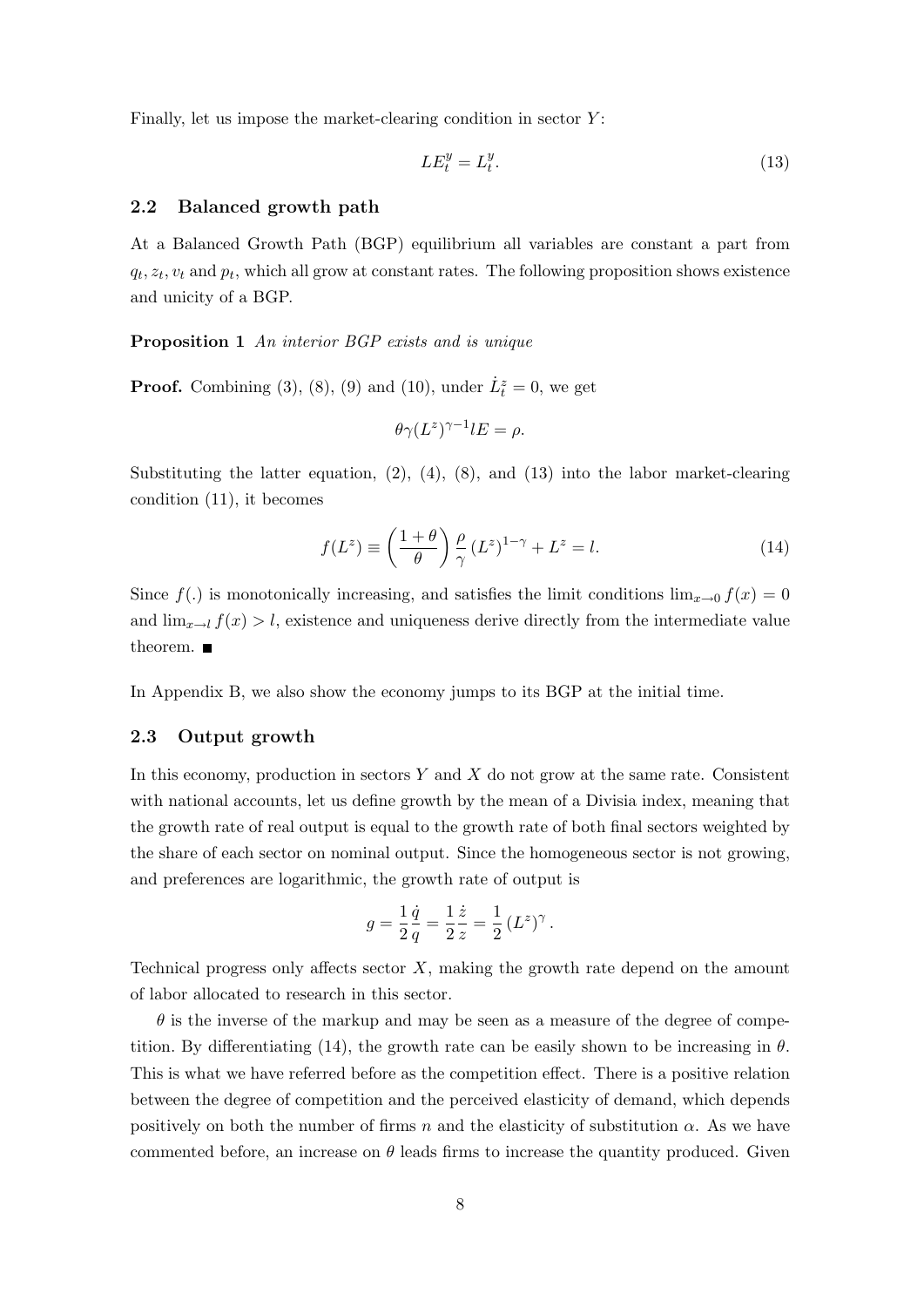that innovation can be exploited in a large number of produced units, firms increases innovation too. This result is the opposite to that found in monopolistic competitive models, where a rise in the elasticity of substitution decreases the markup and reduces the innovation rate. When incumbents carry out process innovation, the scale of operation becomes an important determinant of R&D decisions. The rise in the perceived elasticity of demand increases the quantity supplied and therefore the return to innovation.

### 3 Free trade

Let us assume that countries are identical. Since both economies are equal in factor endowments and initial stocks of knowledge no pattern of specialization from trade is observed and all the gains from trade comes from an increase in competition.

Let us assume that transportation costs are of the iceberg type; precisely,  $(1 + \tau)$ units of the product must be shipped in order to serve 1 unit abroad, where  $\tau \geq 0$  is the percentage of total production that disappears in the process of shipping. Notice that for foreign firms selling in the domestic market, the markup in autarky has to be larger than the transportation costs, meaning that there is trade iff  $1 + \tau < \frac{1}{\theta}$ . Let us assume it in the next.

Under international trade, firms are able to serve both markets so some clarification about the notation must be made. Let us define the quantity  $q_{ht}^c$  as the quantity supplied by a firm located in country h to market c, where  $c, h \in \{A, B\}$ . That is  $q_{Bt}^A$  is the quantity supplied by the B-firm to the A-market. Whenever only one superscript appears it indicates that the variable is defined for that economy, that is,  $E_t^{xA}$  would be the expenditure assigned to X by households located in country A.

Under symmetry, first order conditions for country  $A$  under free trade are:

$$
\left(\frac{lE_t^{xA}}{q_{At}^A + q_{Bt}^A}\right)^{1-\alpha} P_t^A \left(\frac{\left(n - (1 - \alpha)\right)q_{At}^A + nq_{Bt}^A}{n(q_{At}^A + q_{Bt}^A)}\right) = (z_t^A)^{-1},\tag{15}
$$

$$
\left(\frac{lE_t^{xB}}{q_{Bt}^B + q_{At}^B}\right)^{1-\alpha} P_t^B \left(\frac{(n - (1 - \alpha)) q_{At}^B + n q_{Bt}^B}{n(q_{At}^B + q_{Bt}^B)}\right) = (z_t^A)^{-1} (1 + \tau),\tag{16}
$$

$$
1 = \gamma v_t^A (L_t^{zA})^{\gamma - 1} z_t^A,\tag{17}
$$

$$
\frac{\left(z_t^A\right)^{-2} \left(q_{At}^A + (1+\tau)q_{At}^B\right)}{v_t^A} + \left(L_t^{zA}\right)^\gamma = \frac{-\dot{v}_t^A}{v_t^A} + r_t. \tag{18}
$$

Conditions  $(17)$ ,  $(18)$  are identical to conditions  $(9)$ ,  $(10)$  except from the fact that in (18), when computing the return on innovation, firms take into account quantities supplied to both markets. Conditions (15), (16) determine the optimal quantities supplied in each market and are analogous to condition (8), but one for each market. Notice that firms do not supply the same quantities to both market. B-firms solve an identical problem and their first order conditions are equal to those of country  $A$  but changing the subscripts and the superscripts, from B to A and viceversa.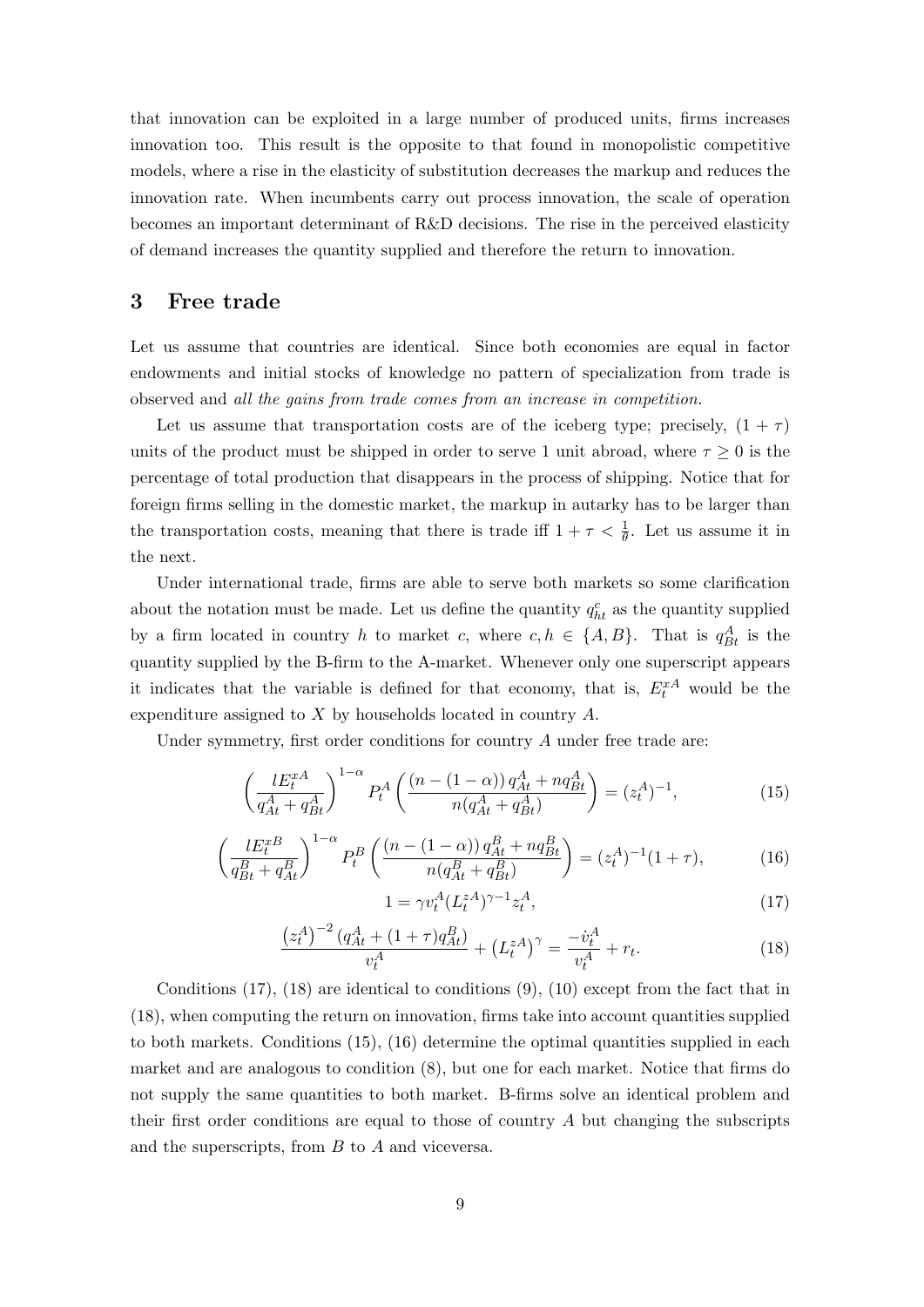In order to complete the definition of an equilibrium allocation, market clearing conditions need to be added:

$$
nN(L_t^{xh} + L_t^{zh}) + L_t^{yh} = L, \quad h = \{A, B\},\tag{19}
$$

$$
LA_t^h = nNV_t^h, \ h = \{A, B\},\tag{20}
$$

$$
L(E_t^{yA} + E_t^{yB}) = L_t^{yA} + L_t^{yB}.
$$
\n(21)

### 3.1 Balanced growth path

A balanced growth path for this economy is a symmetric equilibrium in which variables  $L_t^x$ ,  $L_t^y$ ,  $L_t^z$ ,  $E_t$ ,  $E_t^y$ ,  $r_t$ ,  $q_t^y$ y are constant and variables  $z_t$ ,  $q_{At}^A = q_{Bt}^B$ ,  $q_{Bt}^A = q_{At}^B$ ,  $v_t$ ,  $p_t$  grow at a common constant rate (we have omitted some supraindexes).

**Proposition 2** Under  $\tau \in [0, \frac{1-\alpha}{n-1}$  $\frac{1-\alpha}{n-1+\alpha}$ , a balanced growth path exists and is unique

Proof. See Appendix A.

As shown in the appendix, equilibrium conditions can be reduced to the following equation in  $L^z$ 

$$
f^*(L^z) \equiv \left(\frac{1+\theta^*}{\theta^*}\right) \frac{\rho}{\gamma} (L^z)^{1-\gamma} + L^z = l,\tag{22}
$$

which is in fact the same equation than in autarky but with  $\theta^*$  given by:

$$
\theta^* = \frac{(2n - 1 + \alpha)(2(1 - \alpha)(1 + \tau) + \tau^2(1 - \alpha - n))}{n(2 + \tau)^2(1 - \alpha)}.
$$
\n(23)

The question is whether the growth rate of technological progress is higher under free trade than under autarky or, in another terms, whether  $\theta^* \geq \theta$ .

**Proposition 3** Under  $\tau \in [0, \frac{1-\alpha}{n-1}$  $\frac{1-\alpha}{n-1+\alpha}$ ,  $\theta^* \geq \theta$ .(The growth rate under free trade is always higher than in autarky

### Proof. See Appendix A. ■

Trade openness has no effect on the right hand side of (22) because neither local resources nor the local number of producers change. In other words, the increase in the number of competitors in each country has no size effect, since firms are selling in both countries. However, the increase in the number of competitors has an effect through competition. In the extreme case  $\tau = 0$ , the markup takes the same functional form as in autarky, but with  $2n$  instead of n as the number of competitors. A reduction in markups puts the competition effect at work as already explained in the previous section. Even if firms are selling less in their domestic market than under autarky, the global quantity they supply is larger, because of the competition effect. Therefore, openness to international trade leads to more innovation and growth. Proposition 4 shows that the competition effect also works under trade frictions. It is important to notice that this result is not driven by any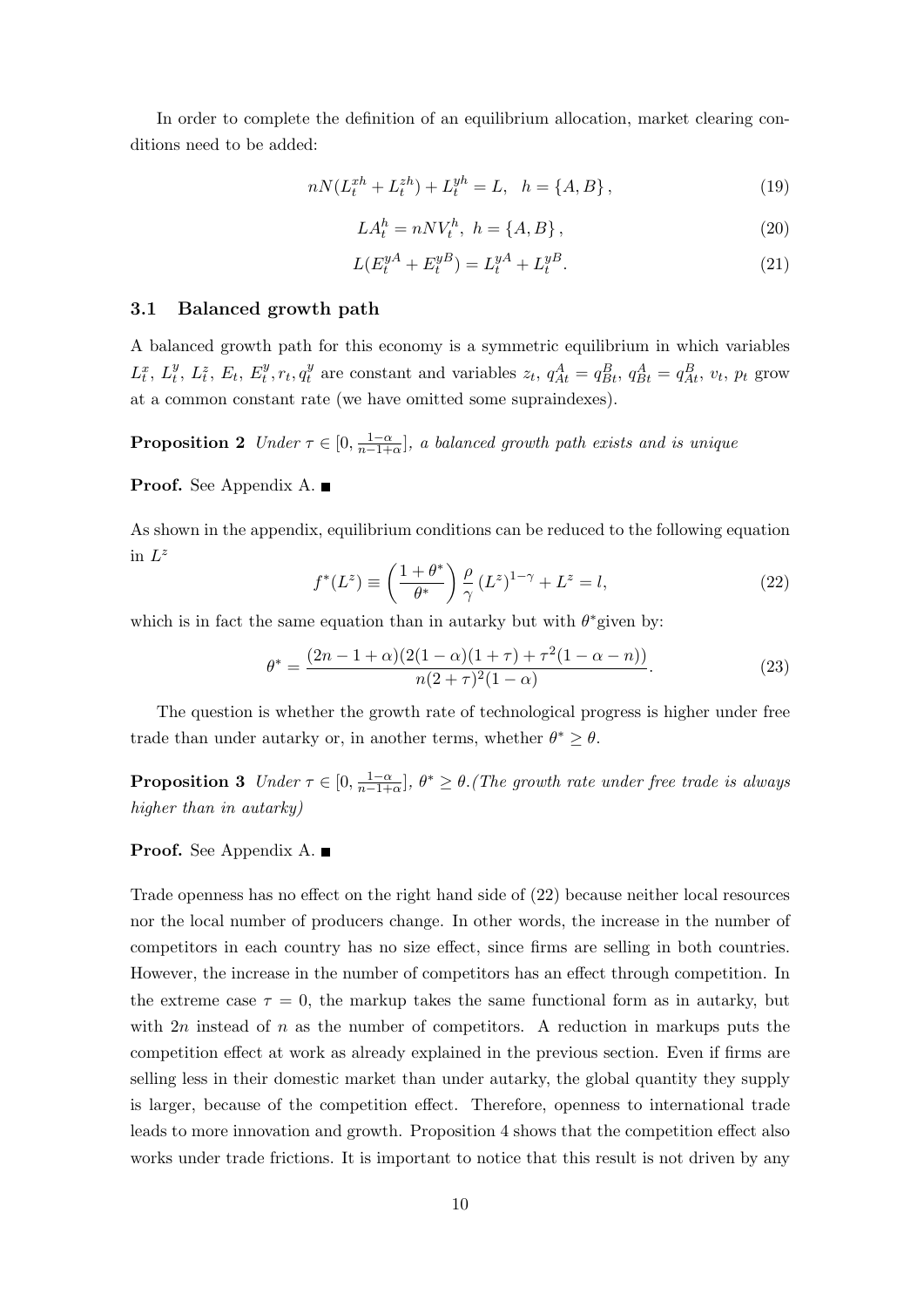scale effect, since the number of workers per firm  $l$  is equal in both cases, under autarky and trade openness. Now, we proceed to discuss some comparative statics.

Transportation costs are a barrier for foreign competitors reinforcing the market power of domestic firms and making the competition effect less effective, as shown in the proposition below.

**Proposition 4** An increase in transportation costs has a negative impact on the rate of innovation

**Proof.** It can be easily shown by differentiating (23) with respect to  $\tau$ .

Finally, the difference between R&D investment in both regimes, autarky and free trade, is small when the number of firms is large. This is due to the fact that  $n$  has a non-linear impact on produced quantities; while for a small number of firms the increase in quantities due to trade openness is important, for a large number of firms it has a very small impact. The main mechanism operates through the perceived elasticity of demand and its effect on the markup; increasing the number of firms affects the growth rate of productivity through the inverse of the markup, which derivative with respect to n decreases with  $n$ . Notice that there are no gains from trade in the extreme case of  $n \geq \frac{1+\tau}{\tau}$  $\frac{+\tau}{\tau}(1-\alpha)$ , since free trade requires  $\tau \leq \frac{1-\alpha}{n-1+1}$  $\frac{1-\alpha}{n-1+\alpha}$ . In the limit, when *n* approaches  $\frac{1+\tau}{\tau}(1-\alpha)$ , the competition effect vanishes.

# 4 Conclusions

This paper develops an endogenous growth model with firm specific innovation, Cournot competition on a continuum of oligopolistic markets and free trade between identical economies. It shows that international trade induces growth in participant countries through an increase in competition; openness to trade generates a reduction in markups, inducing firms to innovate more to profit from the associated increase in market size. This research reinforces the view that at least for the case of developed countries trade openness enhances innovation and growth through a pro-competitive effect.

By restricting the analysis to identical economies, the present paper may be seen as a contribution to the understanding of the growth effect of regional integration agreements among similar countries, as it is the case of France and Germany in the European Union. A natural extension will be the study of economies with different initial conditions (i.e. different technological levels) or different factor endowments. This would make possible the study of the interaction between developed and developing economies, as it is the case of Mexico and the US in NAFTA or the accession of Ireland and Spain to the EU. Differences in the initial stock of knowledge determine the initial differences in marginal costs and market shares; differences in market size depend upon differences in factor endowments. The pro-competitive effect of trade in both economies will be determined by the interaction of these two forces. In the extreme case of unilateral trade policies, we expect a reduction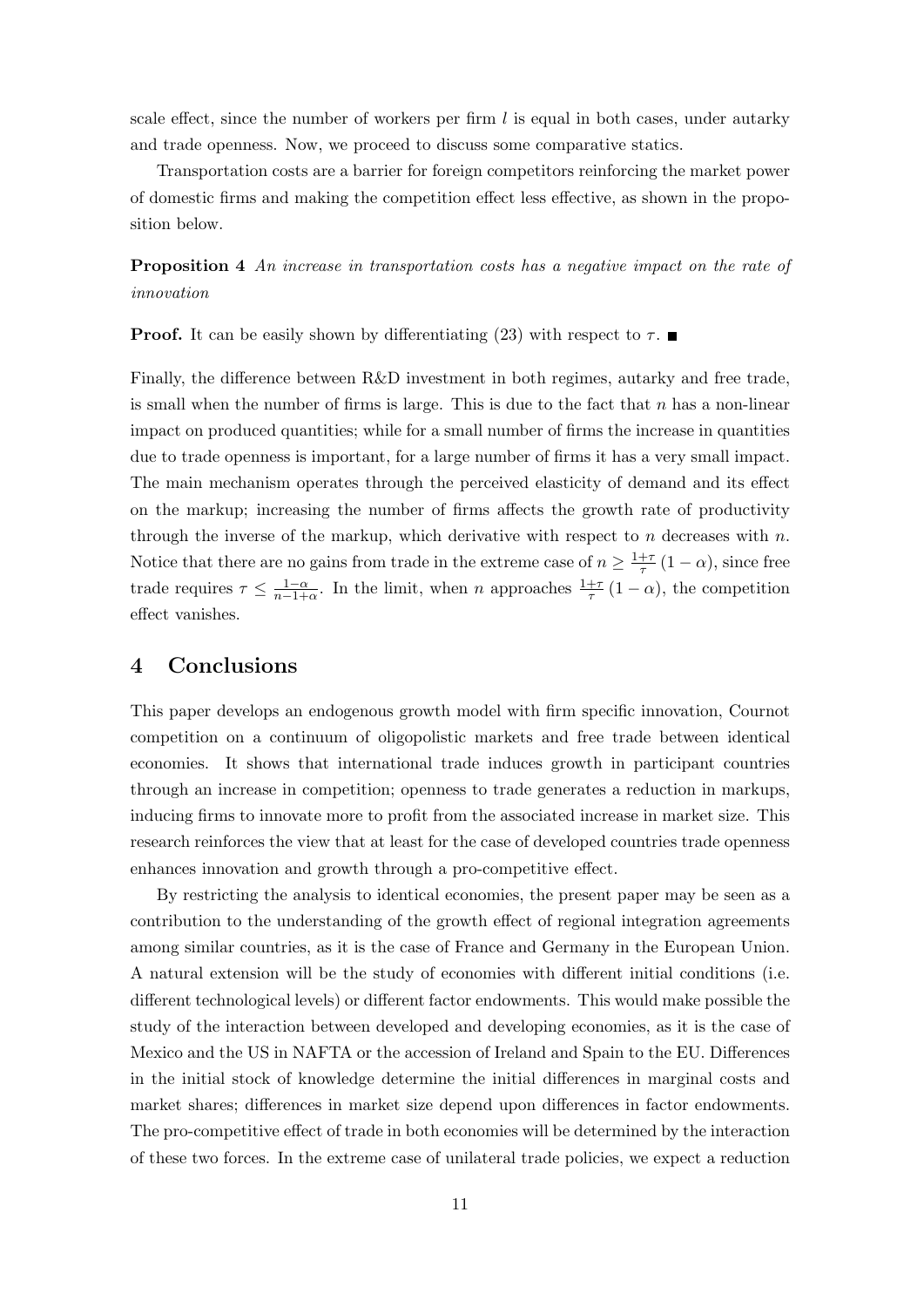of growth rates in the liberalizing country since the increase in competition coming from this policy is more than offset by the creation of an artificial comparative advantage to foreign firms. However, preferential trade liberalization agreements, will enhance growth in the liberalizing countries reducing growth in protectionist third countries due to the fact that the reduction of trade barriers between the two liberalizing countries increases competitiveness of their firms in both economies with respect to third country firms.<sup>9</sup>

A final interesting extension would allow for sectorial differences. In this case, it would be possible to identify sectors having larger gains from trade. Considering, for simplicity, intersectorial independence, we suspect that the less competitive sectors will have larger gains from trade.

### References

- [1] AGHION, P., C. HARRIS, P. HOWITT and J. VICKERS (2001): "Competition, Imitation and Growth with Step-by-Step Innovation," Review of Economic Studies, 68(3), 467–492.
- [2] ATKESON, A. and A. BURSTEIN (2010): "Innovation, Firm Dynamics, and International Trade," mimeo.
- [3] BERNARD, A., J. EATON, J.B. JENSEN and S. KORTUM (2003): "Plants and Productivity in International Trade," American Economic Review, 93 (4), 1268– 1290.
- [4] BRANDER, J. (1981): "Intra-industry Trade in Identical Commodities, Journal of International Economics  $11(1)$ ,  $1-14$ .
- [5] BRANDER, J. and P. KRUGMAN (1983): "A 'Reciprocal Dumping' Model of International Trade, Journal of International Economics, 15(3-4), 313–321.
- [6] BERNHOFEN, D. (1999): "Intra-industry Trade and Strategic Interaction: Theory and Evidence, Journal of International Economics, 47(1), 225–244.
- [7] BLOOM, N., M. DRACA and J. VAN REENEN (2008): "Trade Induced Technical Change: The Impact of Chinese Imports on IT and Innovation,"mimeo.
- [8] BUGAMELLI, M., S. FABIANI and E. SETTE (2008): "The Pro-competitive Effect of Imports from China: An Analysis on Firm-level Price Data, "mimeo.

<sup>&</sup>lt;sup>9</sup>Preferential trade liberalization reduces trade barriers between two economies, but it does not alter the symmetry properties of firms in both countries. In this case market shares of the firms of both liberalizing countries increase fostering innovation and creating a comparative advantage over a third protectionist country. These results are complementary to those derived in Melitz and Ottaviano (2008) in which unilateral and preferential agreements were having similar effects on industry aggregate productivity in a static framework.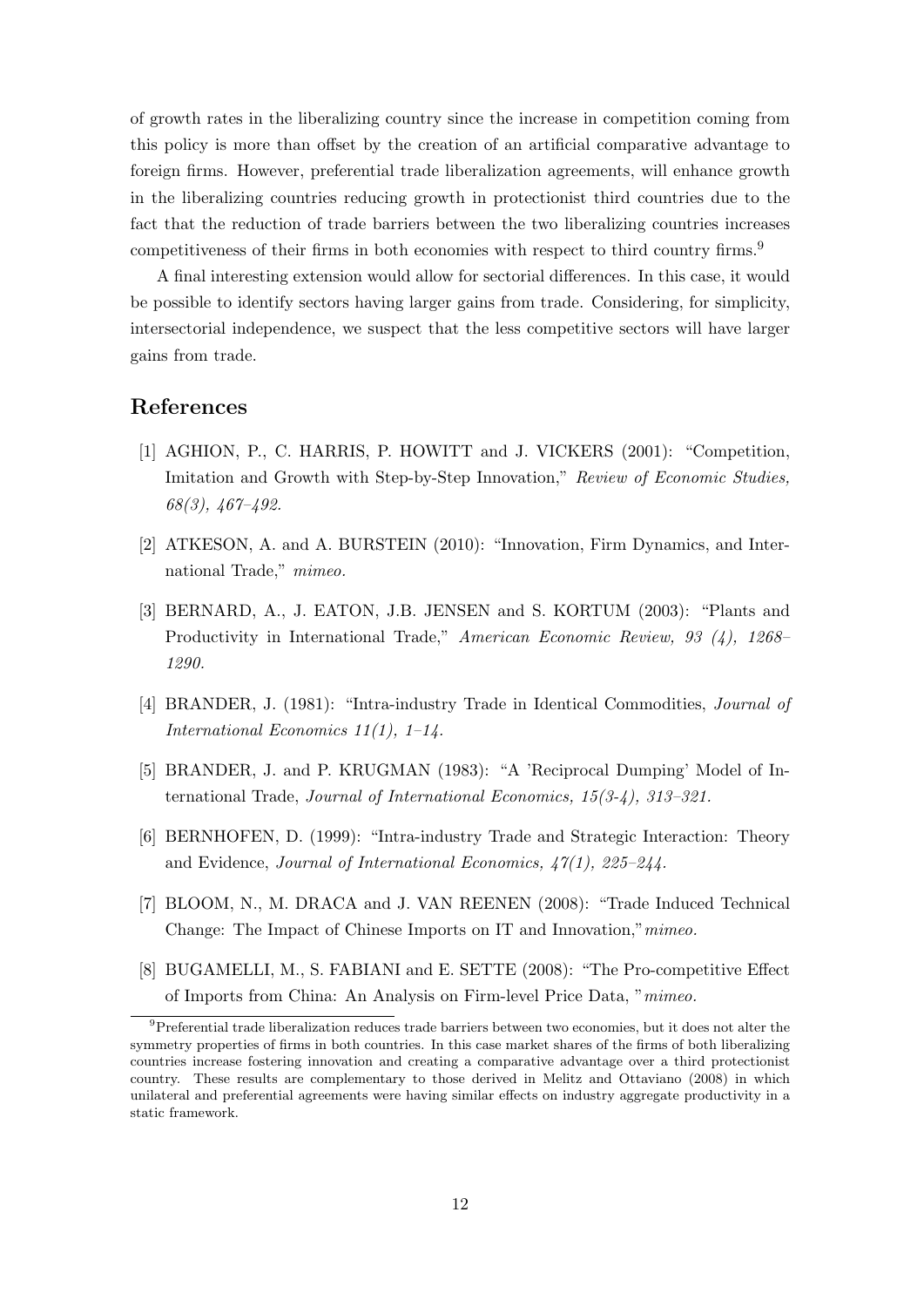- [9] BUSTOS, P. (2007): "Trade Liberalization, Exports and Technology Upgrading: Evidence on the Impact of MERCOSUR on Argentinean Firms," mimeo.
- [10] CELLINI, R. and L. LAMBERTINI (2004): "R&D Incentives and Market Structure: A Dynamic Analysis,"mimeo.
- [11] CHEN, N., J. IMBS and A. SCOTT (2009): "The Dynamics of Trade and Competition,"Journal of International Economics, 77(1), 50–62.
- [12] DEVEREUX, M.and B. LAPHAM (1994): "The Stability of Economic Integration and Endogenous Growth,"The Quarterly Journal of Economics, 109(1), 299–305.
- [13] EDERINGTON, J. and P. McCALMAN (2007): "The Impact of Trade Liberalization on Productivity Within and across Industries: Theory and Evidence, mimeo.
- [14] ESLAVA, M., M. KUGLER and J. HALTIWANGER (2009): "Trade Reforms and Market Selection: Evidence from Manufacturing Plants in Colombia, NBER WP 14935.
- [15] FERSHTMAN, C. and E. MULLER (1984): "Capital Accumulation Games of Infinite Duration,"Journal of Economic Theory, 33(2), 322–339.
- [16] FERSHTMAN, C. (1987): "Identification of Classes of Differential Games for Which the Open-Loop is a degenerated Feedback Nash Equilibrium,"Journal of Optimization Theory and Applications,  $55(2)$ ,  $217-31$ .
- [17] GROSSMAN, G. and E. HELPMAN (1991): Innovation and Growth in the Global Economy, The MIT Press.
- [18] GRIFFITH, R., R. HARRISON and SIMPSON, H. (2006): "The Link Between Product Market Reform, Innovation and EU Macroeconomic Performance,"European Economy Economic Papers 243.
- [19] IMPULLITI, G. and O. LICANDRO (2009): "Trade, Firm Selection, and Innovation: The Competition Channel, mimeo.
- [20] KOENINGER, W. and O. LICANDRO (2006): "On the Use of Substitutability as a Measure of Competition,"BE Topics on Macroeconomics, 6(6).
- [21] LILEEVA, A. and D. TREFLER (2007): "Improved Access to Foreign Markets Raises Plant-Level Productivity for Some Plants,"NBER WP 13297.
- [22] MELITZ, M. (2003): "The Impact of Trade on Intra-Industry Reallocation and Aggregate Industry Productivity,"Econometrica 71(6), 1695–1725.
- [23] MELITZ, M. and G. OTTAVIANO (2008): "Market Size, Trade and Productivity,"Review of Economic Studies, 75(1), 295–316.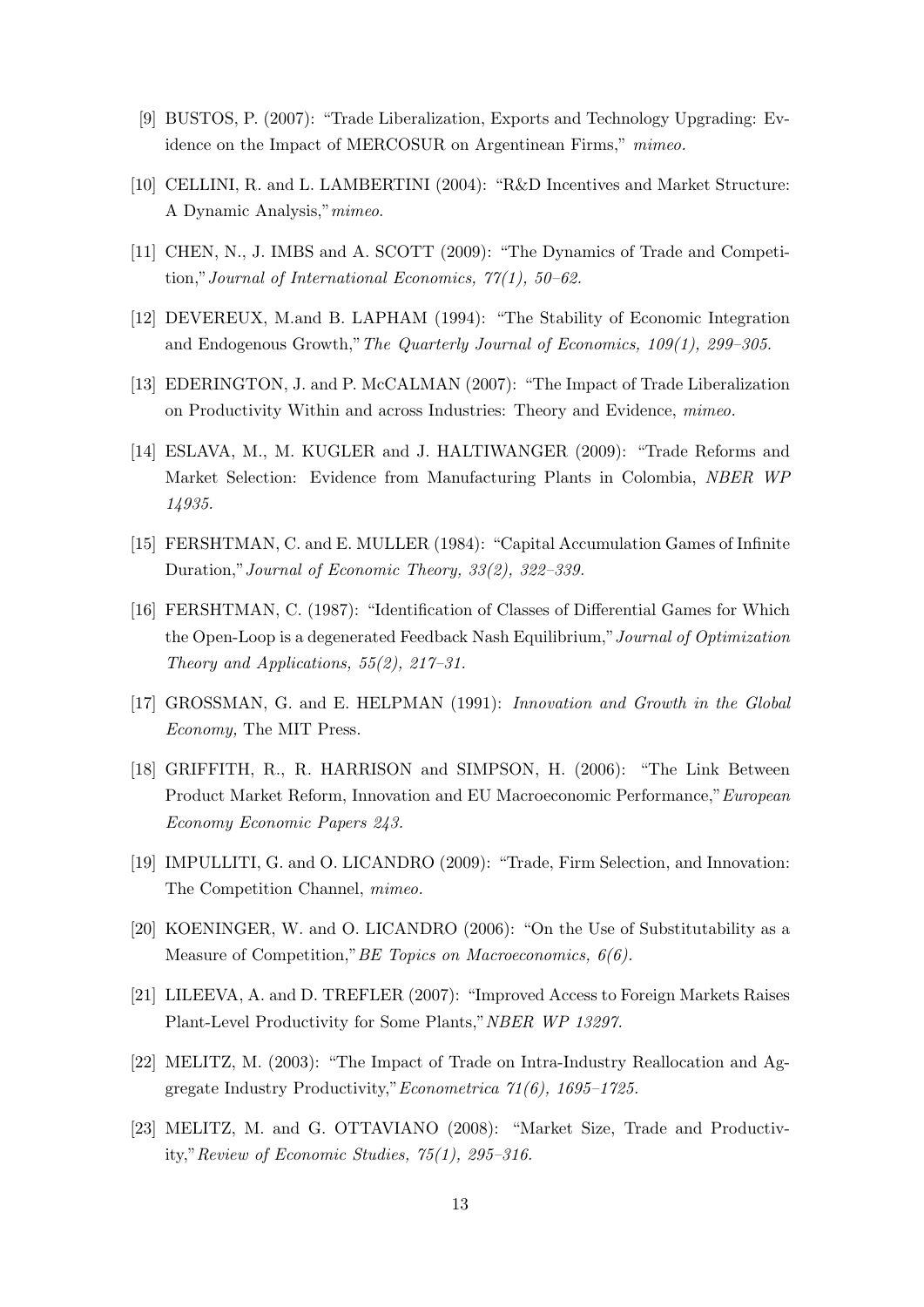- [24] NAVAS, A and D. SALA (2007): "Technology Adoption and the Selection Effect of Trade, EUI ECO 20017/58.
- [25] NEARY, P. (2009): "International Trade in General Oligopolistic Equilibrium, mimeo.
- [26] PERETTO, P. (1999): "Cost Reduction, Entry, and the Interdependence of Market Structure and Economic Growth,"Journal of Monetary Economics, 43(1), 173–195.
- [27] PERETTO, P. (2003): "Endogenous Market Structure, and the Growth and Welfare Effects of Economic Integration," Journal of International Economics,  $60(1)$ ,  $177-$ 201.
- [28] REINGANUM, J. (1982): "A Class of Differential Games for Which the Closed Loop and Open Loop Nash Equilibria Coincide,"Journal of Optimization Theory and Applications, 36(2), 253–62.
- [29] RIVERA-BATIZ, L. and P. ROMER (1991): "Economic Integration and Endogenous Growth,"The Quarterly Journal of Economics, 106(2), 531–556.
- [30] ROMER, P. (1990): "Endogenous Technological Change,"Journal of Political Economy,  $98(5)$ ,  $71-102$ .
- [31] TRACA, D. (2002): "Imports as Competitive Discipline: The Role of the Productivity Gap, Journal of Development Economics, 69(1), 1–21.

### A Free Trade

**Proposition 3** Under  $\tau \leq \frac{1-\alpha}{n-1+1}$  $\frac{1-\alpha}{n-1+\alpha}$ , a balanced growth path exists and is unique **Proof.** Under symmetry,  $z_t^A = z_t^B = z_t$ ,  $q_{At}^A = q_{Bt}^B = q_t$  and  $q_{At}^B = q_{Bt}^A = \breve{q}_t$ , for all t. Taking condition (15) for both countries, we get

$$
\frac{(n-1+\alpha)q_t + n\breve{q}_t}{nq_t + (n-1+\alpha)\breve{q}_t} = \left(\frac{1}{1+\tau}\right),
$$

implying

$$
\breve{q}_t = \frac{(1-\alpha)(1+\tau) - n\tau}{1-\alpha+n\tau}q_t,\tag{24}
$$

which requires

$$
\tau \le \frac{1-\alpha}{n-1+\alpha}
$$

to q and  $\breve{q}$  be simultaneously positive.

Under symmetry,  $E_t^{xA} = E_t^{xB} = E_t$ ,  $P_t^A = P_t^B = P_t$  and  $p_{jt} = p_t$  for all j and t, implying that the inverse demand function (6) for any variety produced in any country becomes

$$
p_t = \left(\frac{LE}{n(q_t + \breve{q}_t)}\right)^{1-\alpha} P_t = \frac{lE}{q_t + \breve{q}_t},
$$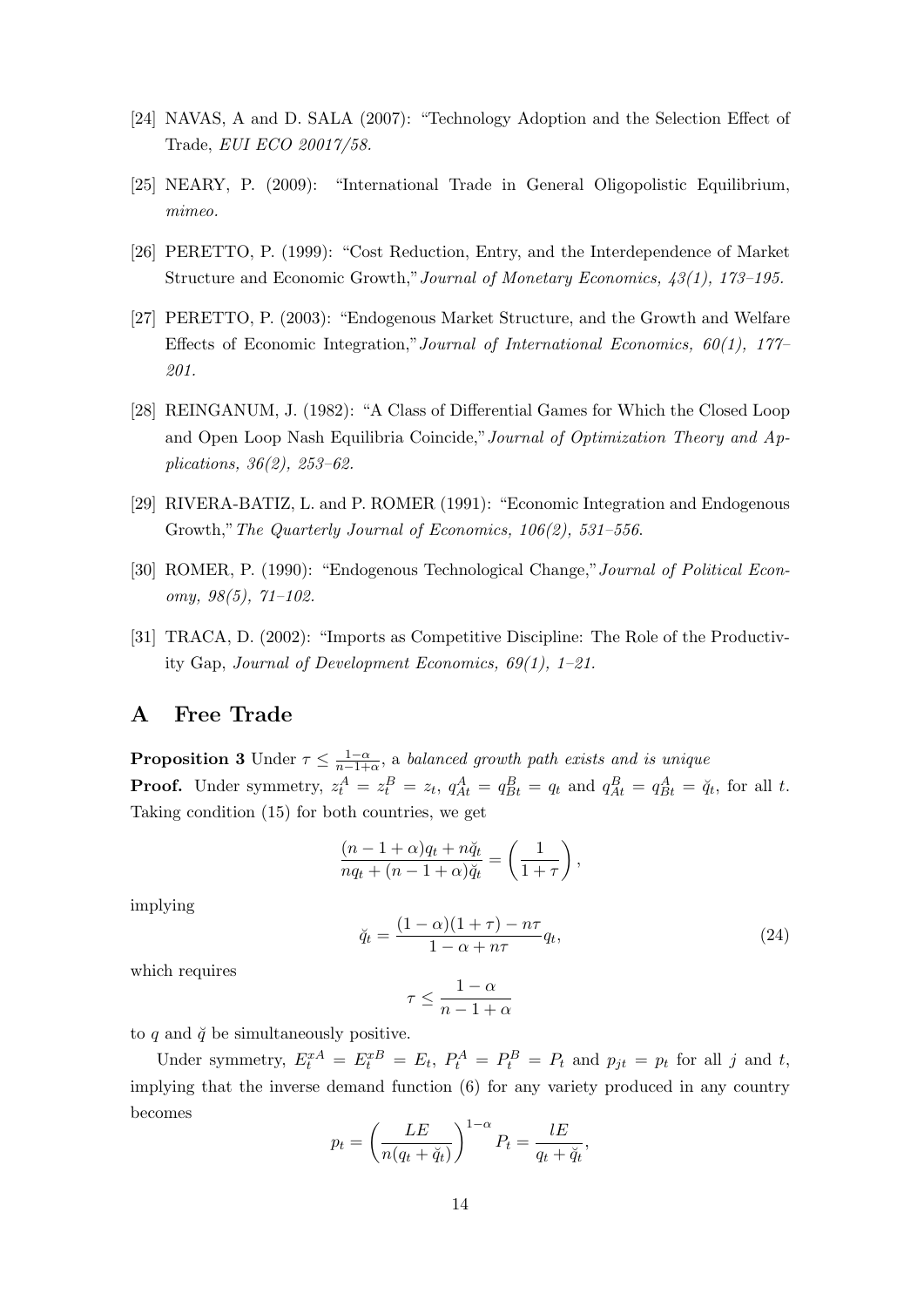the last equality follows from the definition of the price index P. Substituting the latter condition and (24) in (15) and rearranging terms, it follows

$$
q_t = \left(\frac{(1 - \alpha + n\tau)(2n - 1 + \alpha)}{n(2 + \tau)^2(1 - \alpha)}\right)z_t lE\tag{25}
$$

$$
\breve{q}_t = \left( \frac{((1-\alpha)(1+\tau) - n\tau)(2n-1+\alpha)}{n(2+\tau)^2(1-\alpha)} \right) z_t l E. \tag{26}
$$

At the balanced growth path,  $r_t = \rho$  from (5), and  $\frac{\dot{z}}{z} = (L^z)^\gamma$  from (3). From (17), (18),  $(25)$  and  $(26)$ , we obtain:

$$
\gamma \left( L^z \right)^{\gamma -1} \theta^* l E = \rho
$$

where, by analogy with the autarky case,

$$
\theta^* = \frac{(2n-1+\alpha)(2(1-\alpha)(1+\tau)+\tau^2(1-\alpha-n))}{n(2+\tau)^2(1-\alpha)}.
$$

From the labor market clearing condition (19),

$$
L^x + L^z + \frac{L^y}{nN} = l.
$$

From (21) and (4),  $L^y = LE$ ; from (2),  $q + (1 + \tau) \breve{q} = zL^x$ . Substitution q and  $\breve{q}$  by their expressions in (25) and (26), we get

$$
f^*(L^z) \equiv (\frac{1+\theta^*}{\theta^*})\frac{\rho}{\gamma} (L^z)^{1-\gamma} + L^z = l,
$$

i.e., is the same equation as in the autarkic model but with  $\theta^*$  instead of  $\theta$ . Interiority and uniqueness of the solution is therefore ensured by looking at the autarkic balanced growth path proof.

**Proposition 4** Under  $\tau \leq \frac{1-\alpha}{n-1+1}$  $\frac{1-\alpha}{n-1+\alpha}, \theta^* \geq \theta$ **Proof.** From the definition of  $\theta^*$  and  $\theta$ ,

$$
\theta^* - \theta = \frac{(2n - 1 + \alpha)(2(1 - \alpha)(1 + \tau) + \tau^2(1 - \alpha - n))}{n(2 + \tau)^2(1 - \alpha)}
$$

$$
-\frac{n - 1 + \alpha}{n},
$$

$$
= \frac{(1 - \alpha)^2(1 + \tau) + \tau^2 n(1 - \alpha - n)}{n(2 + \tau)^2(1 - \alpha)}.
$$

It can be easily shown that the r.h.s. is decreasing in  $\tau$ , with  $\theta^* - \theta = 0$  when  $\tau$  is at its maximum value $\frac{1-\alpha}{n-1+\alpha}$ .

# B Stability analysis under autarky

Let us combine equations  $(2)$ ,  $(8)$  and  $(11)$  to get

$$
L^x = \theta lE
$$

$$
\frac{1+\theta}{\theta}L^x + L^z = l,
$$